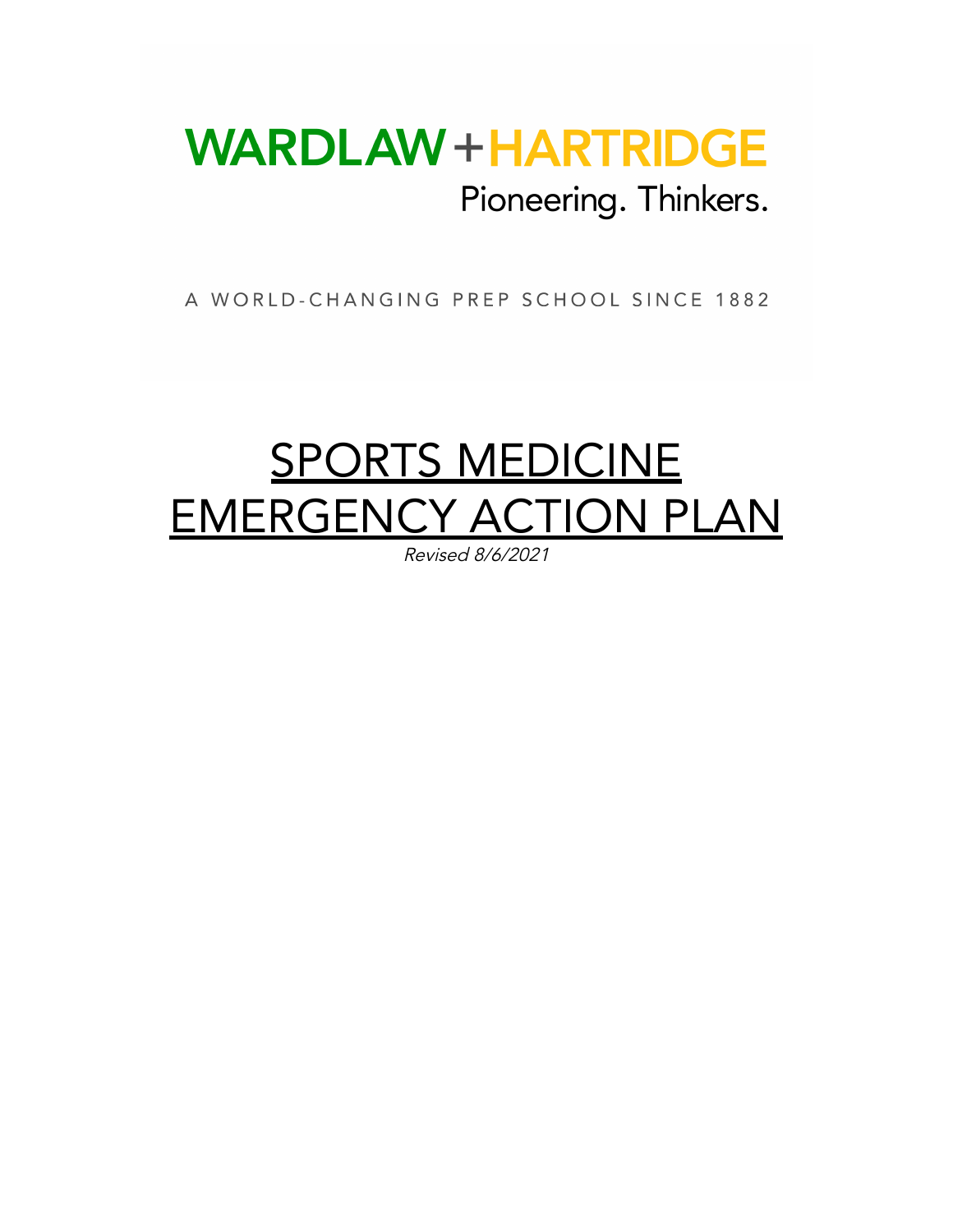## Wardlaw+Hartridge Athletics

| <b>Athletic Department Staff and Communication</b>  | $\mathbf{3}$            |
|-----------------------------------------------------|-------------------------|
| <b>Sports Medicine Staff Availability</b>           | 3                       |
| <b>Life Sustaining Mechanisms</b>                   | $\overline{\mathbf{4}}$ |
| <b>Emergency Health Information</b>                 | 4                       |
| <b>In Case of Emergency</b>                         | $\overline{\mathbf{4}}$ |
| <b>Venue Directions for Ambulance</b>               | 5                       |
| <b>Serious Orthopedic Injuries</b>                  | 6                       |
| <b>Minor Orthopedic Injuries</b>                    | 6                       |
| <b>Emergency Equipment</b>                          | 6                       |
| <b>Emergency Care Facility</b>                      | $\overline{7}$          |
| <b>Emergency Transportation</b>                     | 7                       |
| Non W+H Student-Athlete Medical Care                | $\overline{7}$          |
| <b>Catastrophic Incidents</b>                       | $\overline{7}$          |
| <b>Catastrophic Action Plan</b>                     | 8                       |
| <b>Contacts of the Crisis Management Team (CMT)</b> | 8                       |
| <b>Weather Related Emergencies</b>                  | 9                       |
| <b>Lightning Policy</b>                             | 9                       |
| Cold Exposure Policy                                | 9                       |
| Signs of Cold Stress                                | 11                      |
| Heat Exposure Policy                                | 11                      |
| Signs of Heat Illness                               | 12                      |
| Heat Illness Management                             | 13                      |
| Heat Stroke Management and Response                 | 14                      |
| <b>Cold Water Immersion Guidelines</b>              | 15                      |
| <b>COVID-19 Exposure</b>                            | 16                      |
| <b>EAP Review</b>                                   | 16                      |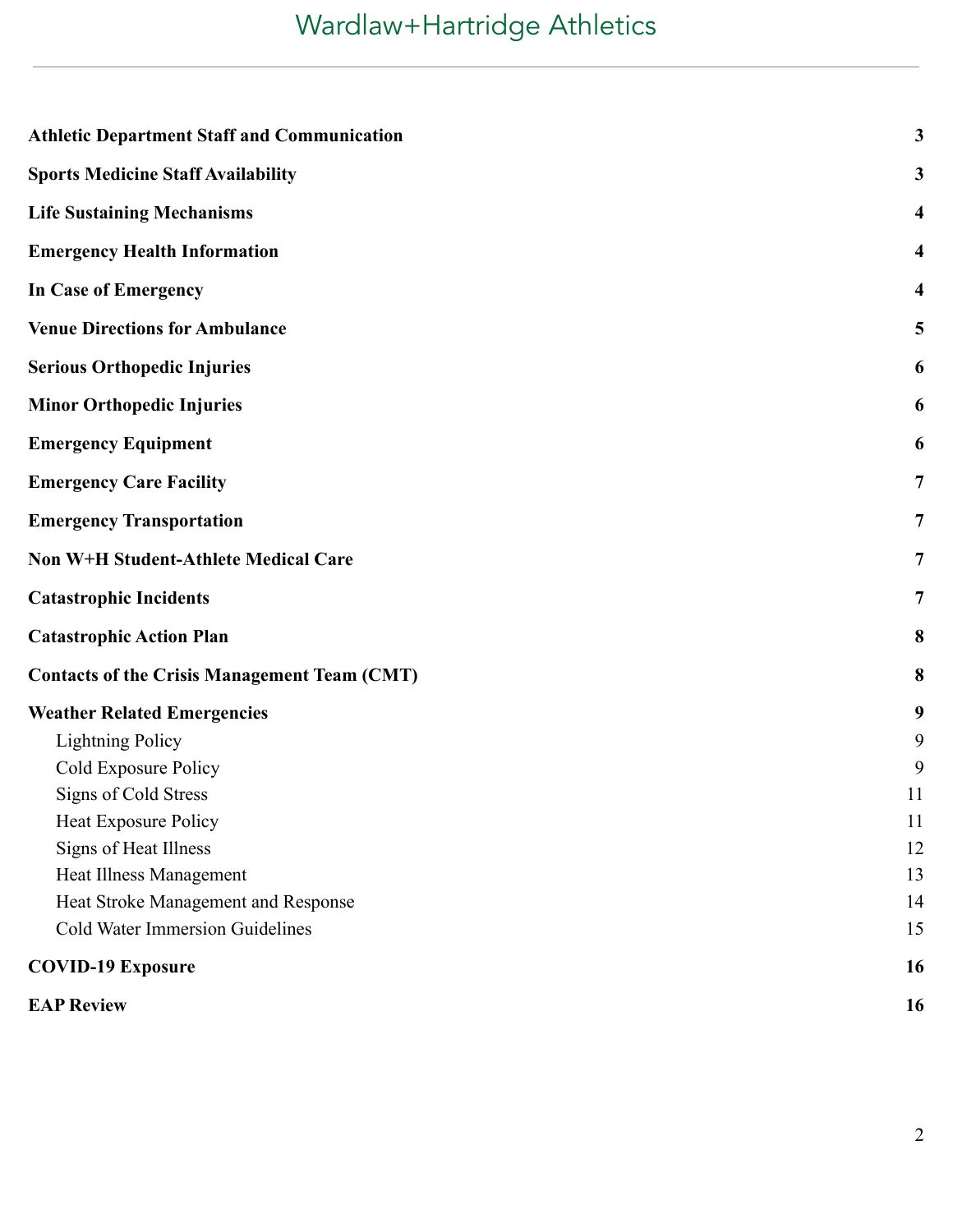The following Sports Medicine emergency action plan is in place for the Wardlaw+Hartridge School Athletics Department.

## <span id="page-2-0"></span>Athletic Department Staff and Communication

The Sports Medicine staff is composed of 2 licensed and certified athletic trainers. A staff athletic trainer (AT) will be available during all practices and/or competitions. To ensure appropriate coverage of the numerous interscholastic teams, Wardlaw+Hartridge Sports Medicine will utilize the following system based on cell phone communication:

Cell numbers of staff athletic trainer(s) and other Athletics Department staff:

● Karl Miran (Athletic Director): 484-942-9532 Courtney McClain (Asst. Athletic Director/AT): 609-367-5022 ● Ryan Oliveira (Athletic Trainer) 732-275-5589

Note: This information will be distributed to all coaches via email.

## <span id="page-2-1"></span>Sports Medicine Staff Availability

#### In-Season and Other Segment:

At least one staff athletic trainer is on site from 10:00 AM until all athletic practices/competitions are completed. The Sports Medicine Staff office/Athletic Training Room is located in the Fitness Center just beyond the swimming pool.

#### Summer and Off-Season Segment:

Summer school hours vary each month and are Monday-Friday:

- August: 8:30 3:30 (week before pre-season); 8:30am 8:00pm (pre-season)
- All summer practices must be approved by the Athletic Department and follow all heat illness and department guidelines.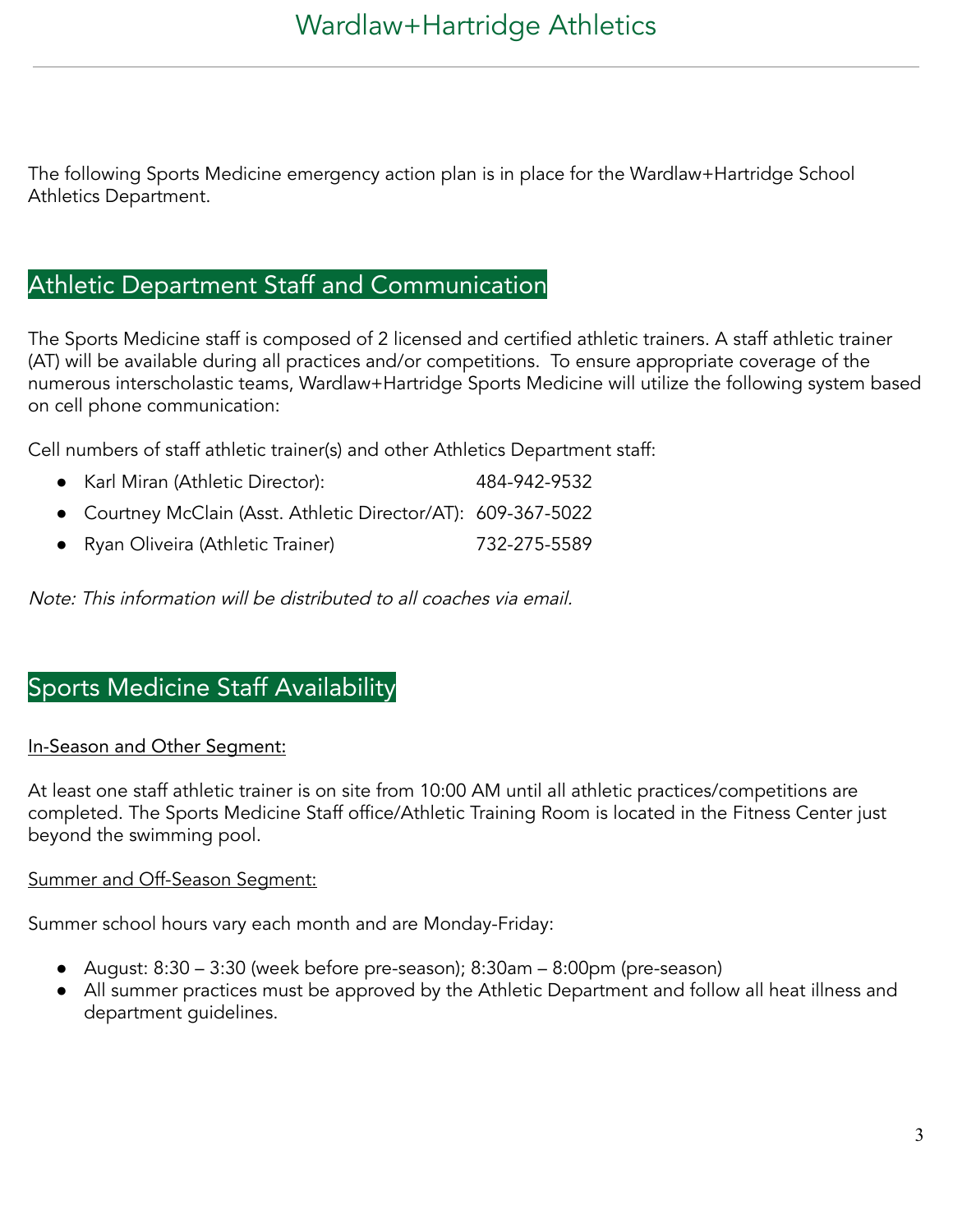## <span id="page-3-0"></span>Life Sustaining Mechanisms

CPR Certification and Auto External Defibrillator (AED):

All coaching staff and staff athletic trainers are certified in CPR/AED and have been instructed about the location of each AED machine. There are 3 AEDs available for use. The Units are located in the Laidlaw Gym, Plumeri Gym, and the Nurse's Office.

Location of AEDs in Athletics Facilities/Venues:

- 1. Laidlaw Gym: Inside entrance door on right
- 2. Plumeri Gym: Inside entrance door on left
- 3. Nurse's Office: Outside of doorway
- 4. Athletic trainers and coaches at remote home sites will also carry one

## <span id="page-3-1"></span>Emergency Health Information

All emergency health information i.e. allergy and asthma plans are kept in the Nurse's Office. A copy of individual emergency plans is kept in the Sports Medicine office.

## <span id="page-3-2"></span>In Case of Emergency

An emergency is any sudden life threatening injury or illness that requires immediate medical attention. Any individual (AT, coach, assistant coach, or other health care provider) certified in the knowledge of CPR/First Aid/AED present at the scene of an emergency may be required to act according to this protocol.

The following actions should be taken during any emergency or life-threatening situation (heart attack, cardiac arrest, respiratory arrest, seizure, serious head/neck injury, traumatic body injury, diabetic emergency, heat-related illness, anaphylactic emergency, significant blood loss, weather related incident):

- 1. Remain calm.
- 2. Contact EMS (911)
	- Give the dispatcher your name, location, and exact nature of the injury.
	- Stay on the line and answer all required questions.
- 3. Inform dispatch to the location of the incident and advise the best entrance for EMS to enter through.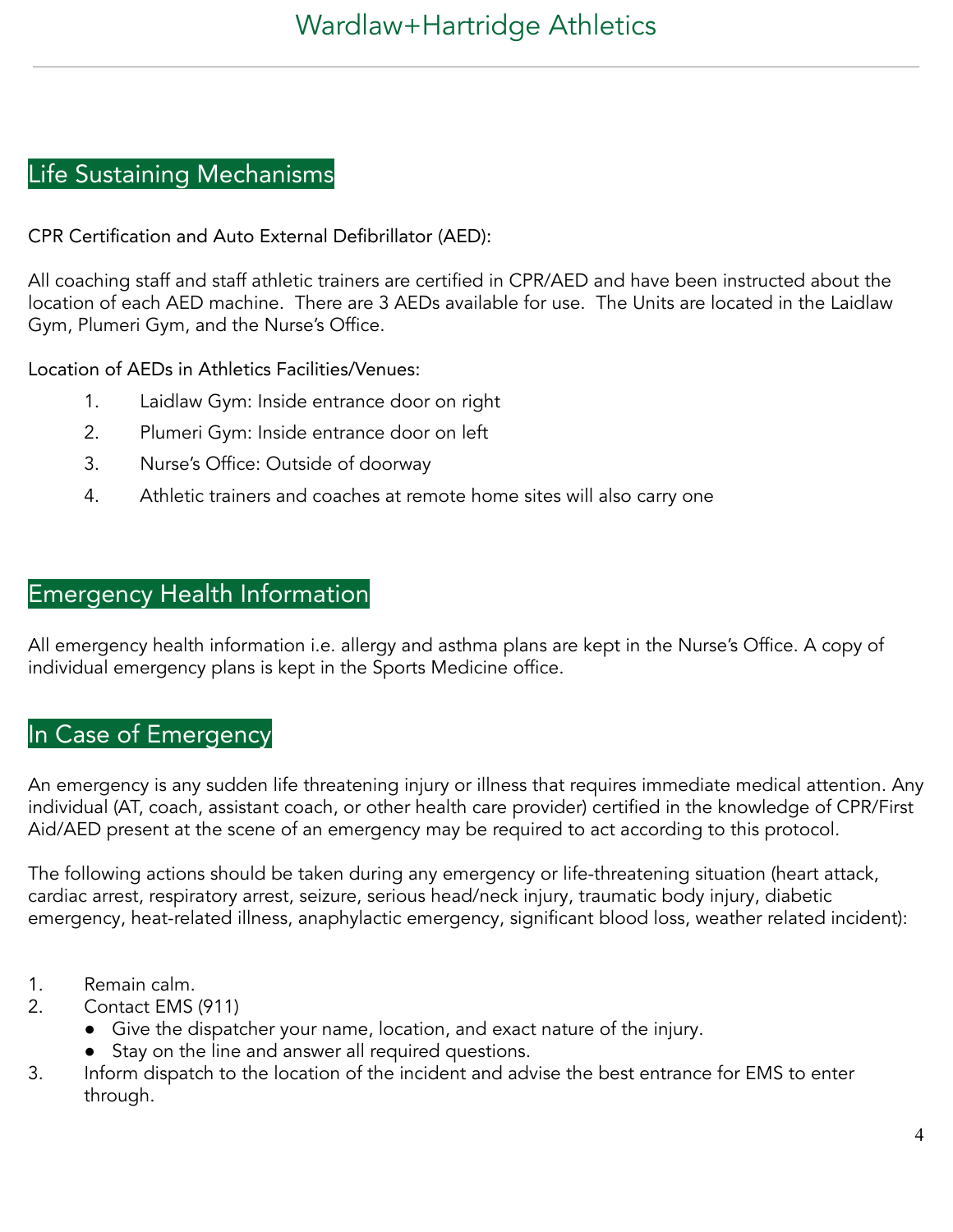- 4. Retrieve AED if necessary; located in Laidlaw Gym, Plumeri Gym, the motorized cart, and nurse's office
- 5. Provide basic life support (BLS) if no signs of life
- 6. If possible, send someone (coach/parent/school employee) to meet EMS or police.
- 7. Call a staff AT if they are not already present:
	- Ryan Oliveira (c) 732-275-5589
	- Courtney McClain (c) 609-367-5022
	- 8. Contact the School Nurse, Angela Farese, at ext. 130

## <span id="page-4-0"></span>Venue Directions for Ambulance

- Upper Turf Fields Enter through the main entrance and keep right to the statue. Follow through the parking lot and the fields are directly ahead at the back of the school.
- Baseball/Softball Fields Enter through the main entrance and keep right at the statue. Follow the parking lot and the fields are directly to the left of the turf fields.
- Front Grass Field Enter through the main entrance and turn left at the statue. The fields are directly in front of the school and border Inman Avenue.
- Tennis Courts Enter through the main entrance and keep to the right of the statue. Follow the road through the parking lot, turn left at the end of the parking area, and the courts will be @100 yards ahead.
- Laidlaw Gym Enter through the main entrance and keep to the right of the statue. Follow the road through the parking lot, turn left at the end of the parking area, and the gym is on the left directly across from the US soccer fields.
- Plumeri Gym Enter through the main entrance and keep to the right of the statue. Follow the road through the parking lot, turn left at the end of the parking area. Turn left at "Plumeri Gym" sign (also a fire hydrant on the left). The entrance to the building is at the end of this road.
- Swimming Pool Enter through the main entrance and keep to the right of the statue. Follow the road through the parking lot, turn left at the end of the parking area. The emergency doors to the pool will be on your left just prior to the "Plumeri Gym" sign.

Note: In the case of an emergency where an ambulance is called, student-athletes, coaches, parents, or other staff should be selected to provide directions to medical personnel on the whereabouts of the emergency.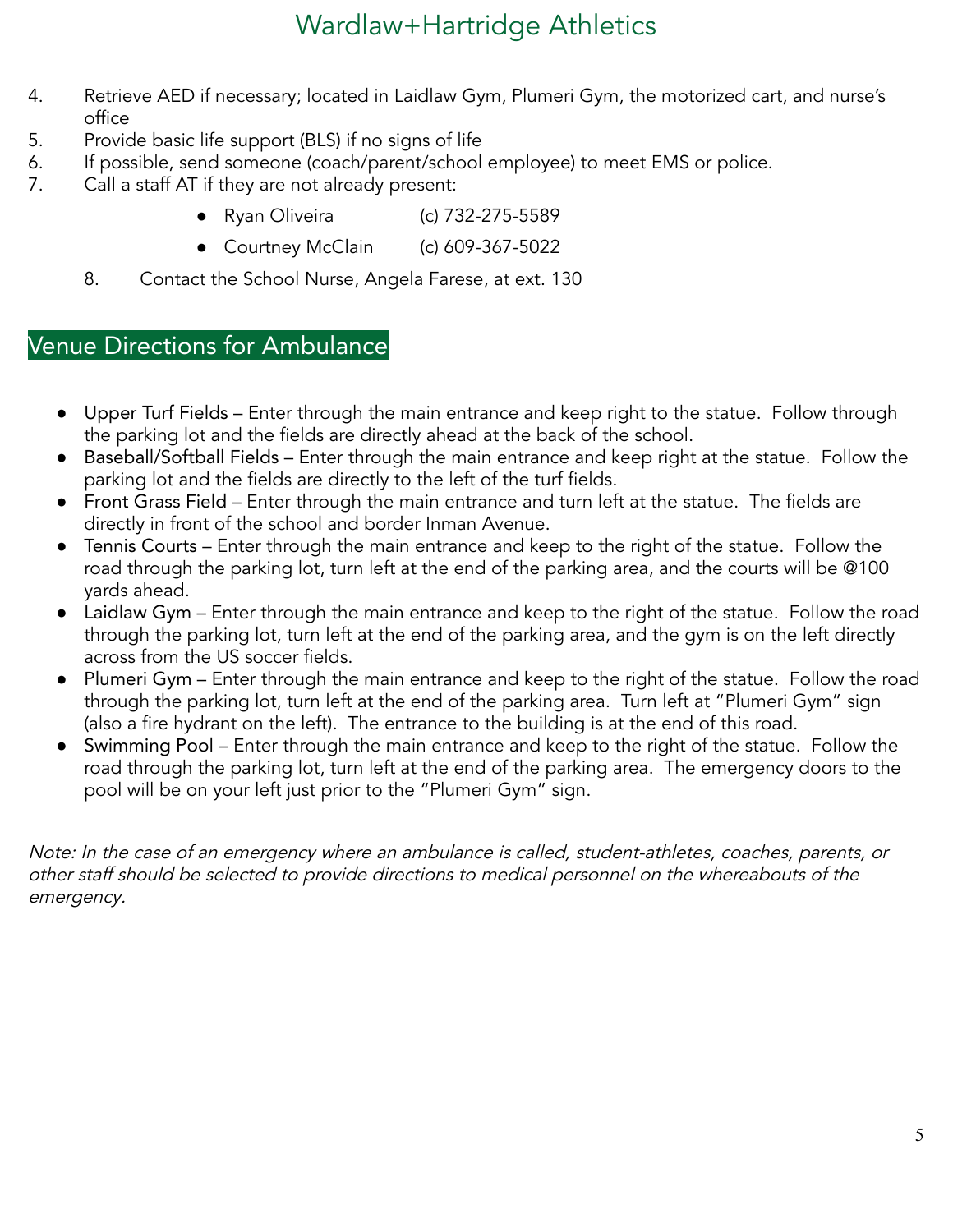## <span id="page-5-0"></span>Serious Orthopedic Injuries

In the case of a SERIOUS INJURY (Knee ligament, serious ankle sprain):

- 1. Remain Calm
- 2. Call the first available member of the Sports Medicine staff (see above)
- 3. Apply ice to the injured area (ice can be found in the ATR and in the supplied ice chests given to coaches)

## <span id="page-5-1"></span>Minor Orthopedic Injuries

In the case of a MINOR INJURY (ankle sprain, muscle strain):

- 1. Notify an AT on the Sports Medicine staff and get guidance
- 2. Apply ice to the affected area as needed for pain (no more than 20 minutes every hour)
- 3. Keep the part elevated (when possible)
- 4. DO NOT HEAT THE AREA

## <span id="page-5-2"></span>Emergency Equipment

#### FIRST AID KIT

- 1. non-sterile gloves
- 2. adhesive bandages
- 3. gauze (sterile, non-sterile)
- 4. triple antibiotic ointment
- 5. white athletic tape
- 6. alcohol pads
- 7. pre-wrap
- 8. nose sponges
- 9. tongue depressors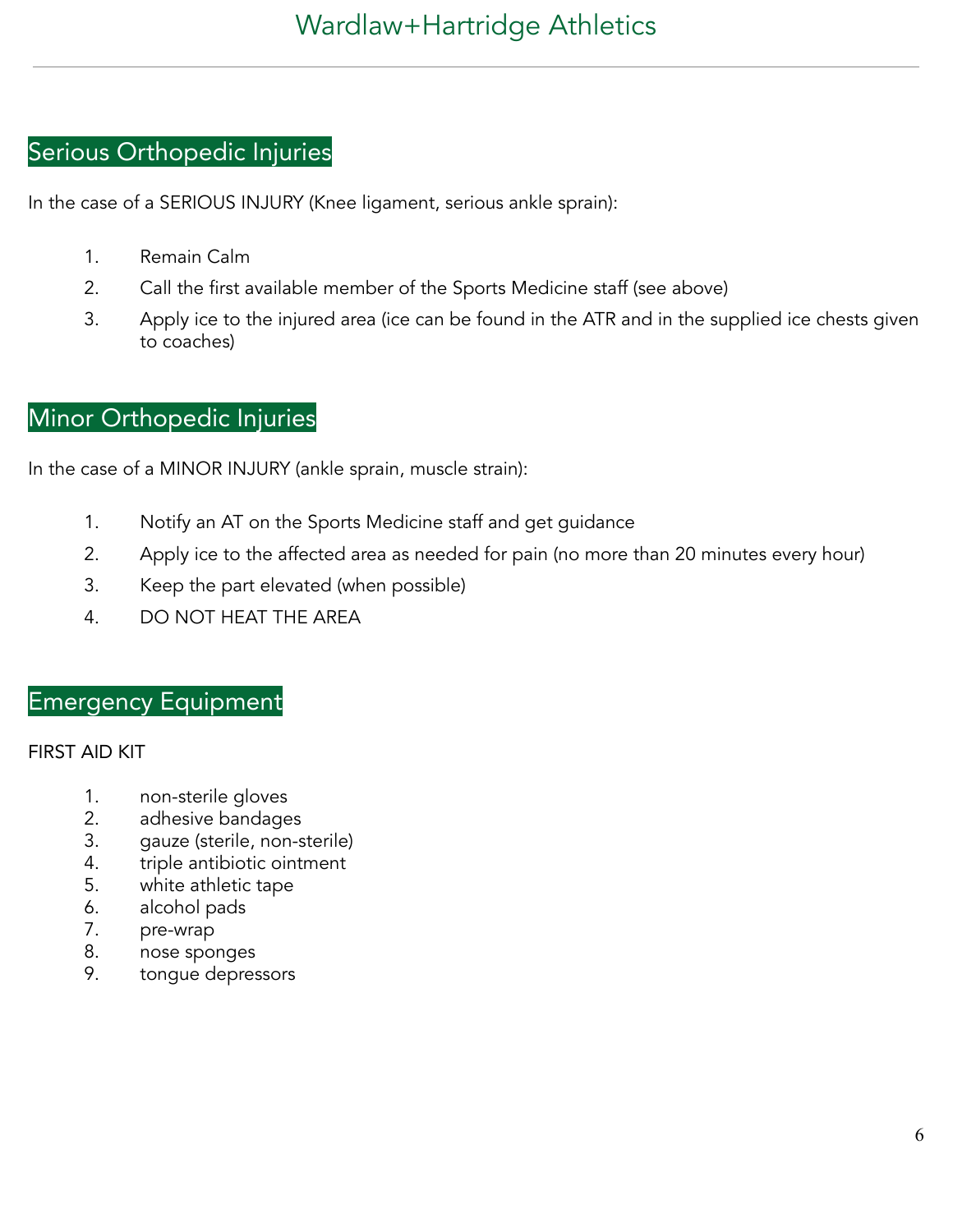#### OTHER EMERGENCY EQUIPMENT

- 1. Crutches (ATR)
- 2. AED (Various locations)
- 3. Vacuum/Sam Splints (ATR, AT)

<span id="page-6-0"></span>Emergency Care Facility

| JFK Medical Center | 55 James Street  | 732-321-7000  |
|--------------------|------------------|---------------|
|                    | Edison, NJ 08820 | www.jfkmc.org |

#### <span id="page-6-1"></span>Emergency Transportation

Should an injury requiring emergency transportation be sustained during an event, priority will be given to ensure appropriate medical staff remains on-site. An identified person (coach, parent, guardian) will accompany the injured student-athlete to the emergency facility.

## <span id="page-6-2"></span>Non W+H Student-Athlete Medical Care

Any injury suffered by a visiting student-athlete during a sanctioned contest at W+H School should be communicated to a staff athletic trainer. The staff athletic trainer should assist in referring the visiting student-athlete towards the appropriate medical care. Any recommended action, communication, and/or transportation of the involved student-athlete should be assisted by visiting team coaching staff or personnel.

Should a medical emergency occur to someone other than a student-athlete during an event i.e. spectator, the Athletics Department staff should be notified immediately.

## <span id="page-6-3"></span>Catastrophic Incidents

In the event of a catastrophic/crisis incident, the policies and procedures found in the Crisis Management Policy and Plan will be followed. Catastrophes and Crises include:

- Sudden death of a student-athlete, coach or staff member
- Disability or life-altering injuries (paralysis, loss of a paired organ, diminished neurological capacity, loss of an extremity or diminished sense of sight, hearing)
- Other traumatic incidents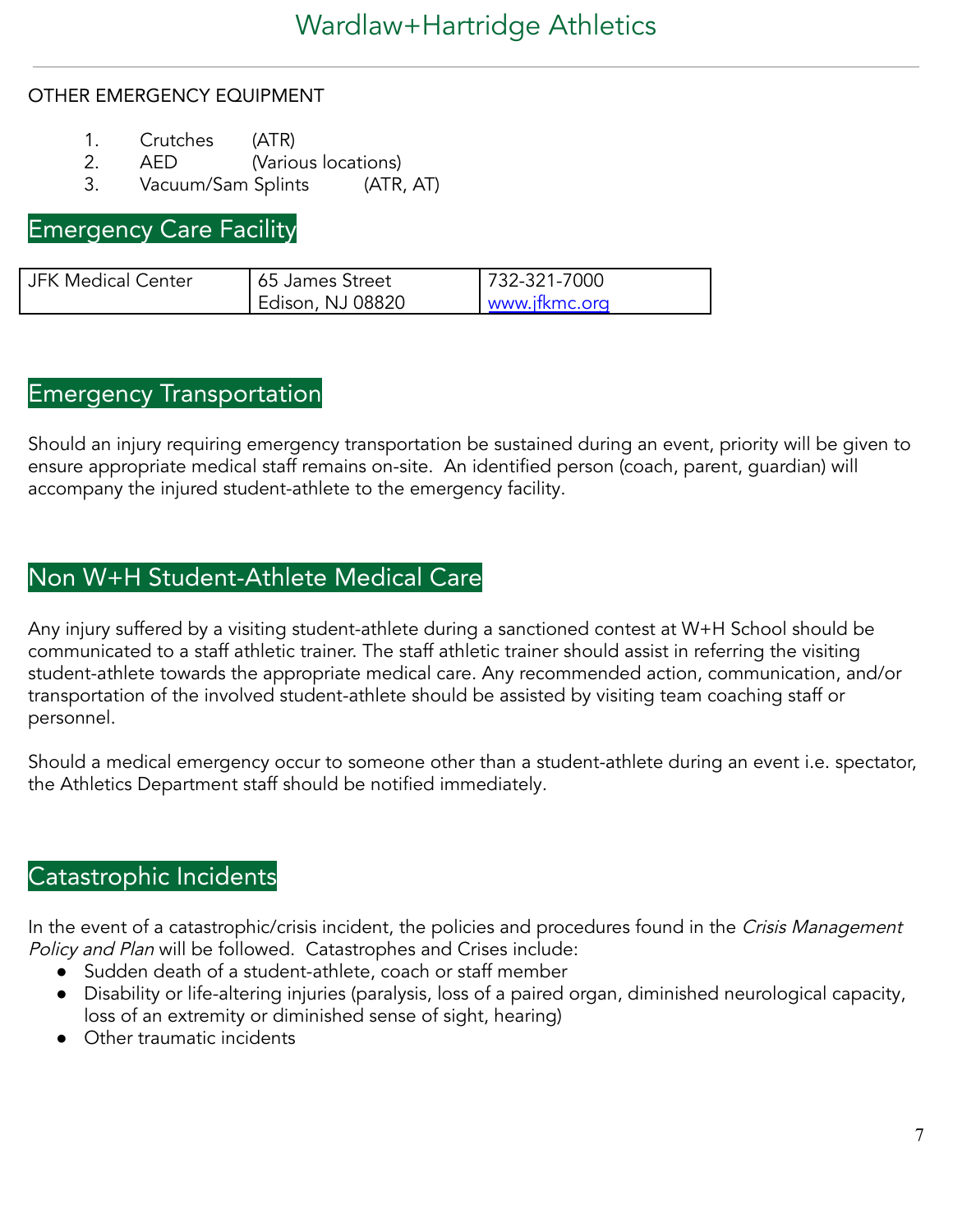## <span id="page-7-0"></span>Catastrophic Action Plan

The following action plan will be initiated by the on-site person (Athletic Trainer/Coach) to manage a catastrophic incident:

- Obtain pertinent facts regarding the incident accurately.
- Document all events including participants and witnesses.
- Secure any or all available materials/equipment utilized.
- Initiate communication within the Crisis Management Team (CMT).
- Members of the CMT, or designated individuals, shall communicate about the incident to family members, staff members, student-athletes or athletic department personnel.

## <span id="page-7-1"></span>Contacts of the Crisis Management Team (CMT)

|                                                            | Cell Phone   | Home Phone   | <b>School Ext</b> |
|------------------------------------------------------------|--------------|--------------|-------------------|
| Andrew Webster (Head of School/CMT                         | 718-483-1491 | 908-757-8593 | 107               |
| Coordinator):                                              |              |              |                   |
| Donna Brack (Asst to Head of School):<br>$\bullet$         | 732-221-8530 |              | 115               |
| John Pratt (CFO):<br>$\bullet$                             | 908-642-4425 | 908-561-8509 | 108               |
| Corinna Crafton (MS Head):<br>$\bullet$                    | 732-319-4503 |              | 121               |
| Bob Bowman (US Head):<br>$\bullet$                         | 908-451-6785 |              | 104               |
| Silvia Davis (LS Head):<br>$\bullet$                       | 856-207-7546 | 848-229-2419 | 141               |
| Dina Congregane (School Counselor):<br>$\bullet$           | 973-714-5861 |              | 127               |
| Zoe Bongiovanni (School Counselor):<br>$\bullet$           | 484-744-6300 |              | 127               |
| Angela Farese (School Nurse):                              | 908-403-5761 | 732-396-9009 | 130               |
| Dawn Cancryn (Director of Auxiliary Services)<br>$\bullet$ | 908-821-7527 | 908-561-6490 | 143               |
| Karl Miran (Athletic Director):<br>$\bullet$               | 484-942-9532 |              | 129               |
| Gerard Gonnella (Director of Admissions &                  | 908-616-8855 |              | 156               |
| Financial Aid/Director of International                    |              |              |                   |
| Student Program)                                           |              |              |                   |
| Ana De Leon (Assoc. Director of Admissions)<br>$\bullet$   | 732-217-9133 |              | 110               |
| Bill Jenkins (Asst. Head of Institutional                  | 908-303-2087 | 908-439-4657 | 111               |
| Advancement)                                               |              |              |                   |
| Rudy Brandl (Director of Communications)<br>$\bullet$      | 908-720-1633 | 908-462-1999 | 106               |
| Leaford Thompson (Superintendent of<br>$\bullet$           | 908-310-6415 | 908-754-3473 | 120               |
| <b>Building and Grounds)</b>                               |              |              |                   |
| Marc Spivak (Director of Technology)<br>$\bullet$          | 917-957-3784 |              | 165               |
| Courtney McClain (Asst. AD/AT):<br>$\bullet$               | 609-367-5022 |              | 315               |
| Ryan Oliveira (Athletic Trainer)                           | 732-275-5589 |              | 146               |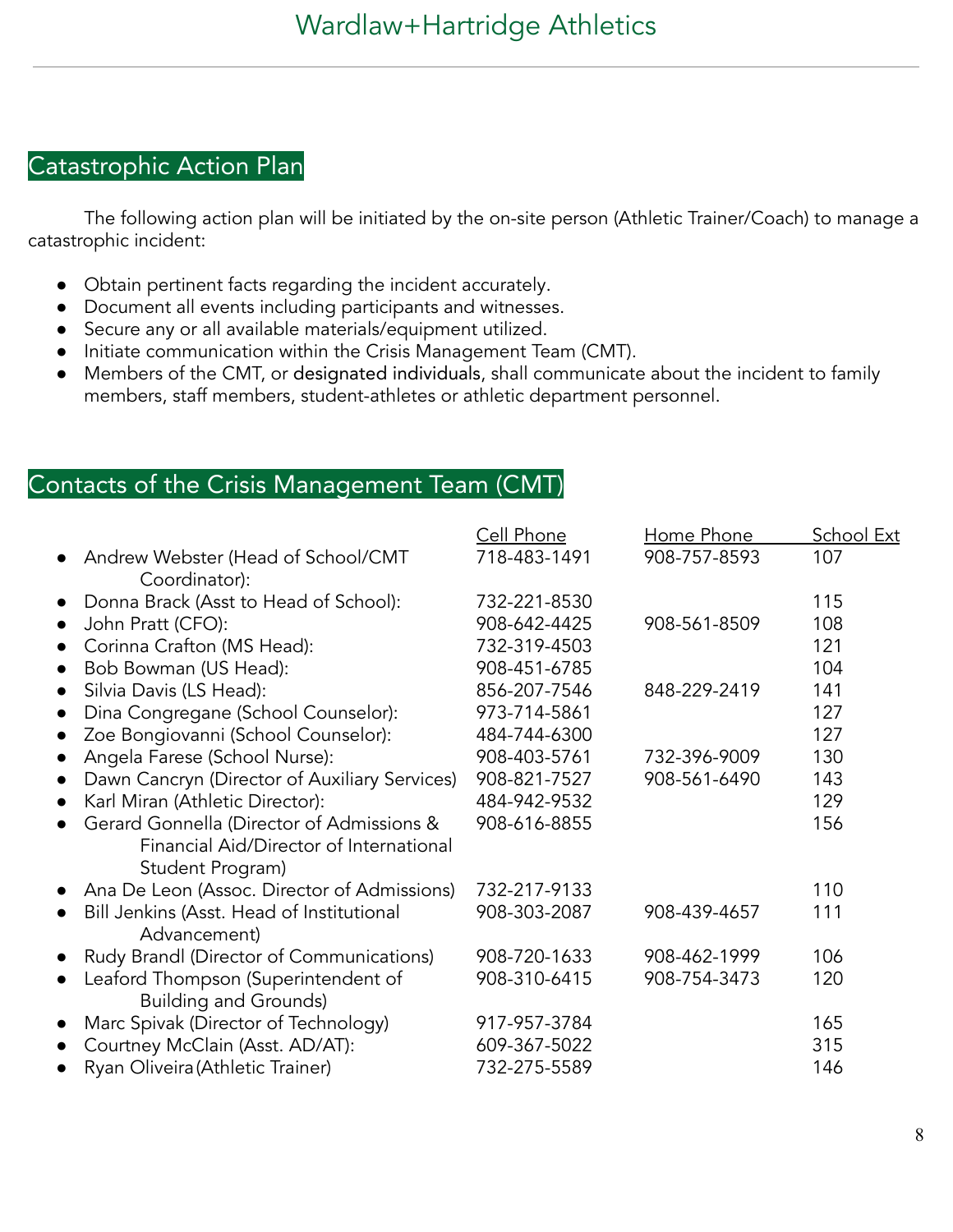## <span id="page-8-0"></span>Weather Related Emergencies

## <span id="page-8-1"></span>**Lightning Policy**

With prevention being the major goal of the Athletics Department, Wardlaw+Hartridge will utilize weather scans and forecasts to determine the threat of lightning during athletic participation and determine practice and/or game status.

- Practices the staff AT will be responsible for determining the threat of lightning. At such time that lightning is seen in the area or detected or thunder is heard (flash-to-bang), the certified athletic trainer will make a decision and inform the coaching staff to remove the team from the playing field to a secure and safe location. Decisions about initiating a practice that has not begun or continuation of a practice that has started will be made by the staff AT who will inform the head coach.
- Competition the staff AT will be responsible for determining the imminent presence of lightning. At such times that lightning is seen or detected in the area or thunder is heard within a range of 3-8 miles (flash-to-bang), Wardlaw+Hartridge will notify the opposing team and game officials of our intentions to remove our team from the playing field to a secure and safe location. Communication will be made to the spectators advising them to take shelter. Decisions about initiating a contest that has not begun or continuation of a contest that has started will be made with input and consultation of the staff AT, event management staff, game officials, and head coaches.

Note: Wardlaw+Hartridge Athletics will not permit its teams to return to an open field for practice or competition until at least <sup>30</sup> minutes have elapsed since the last evidence of lightning in the area and an appropriate warm-up/stretching period is provided. Such safe locations will include Laidlaw Gym, Plumeri Gym, Fitness Center, and the boys' and girls' locker rooms.

These policies were adopted from NATA's Position Statement: Lightning Safety for Athletics and Recreation.

#### Addendum to Lightning Policy:

With the ongoing pandemic, indoor space is severely limited. In a case where lightning requires us to take shelter, indoor space will be utilized while still maintaining social distancing. Additional indoor areas can be utilized in the case where we need more space.

## <span id="page-8-2"></span>Cold Exposure Policy

In cold weather temperatures, proper layered clothing should be worn and encouraged by the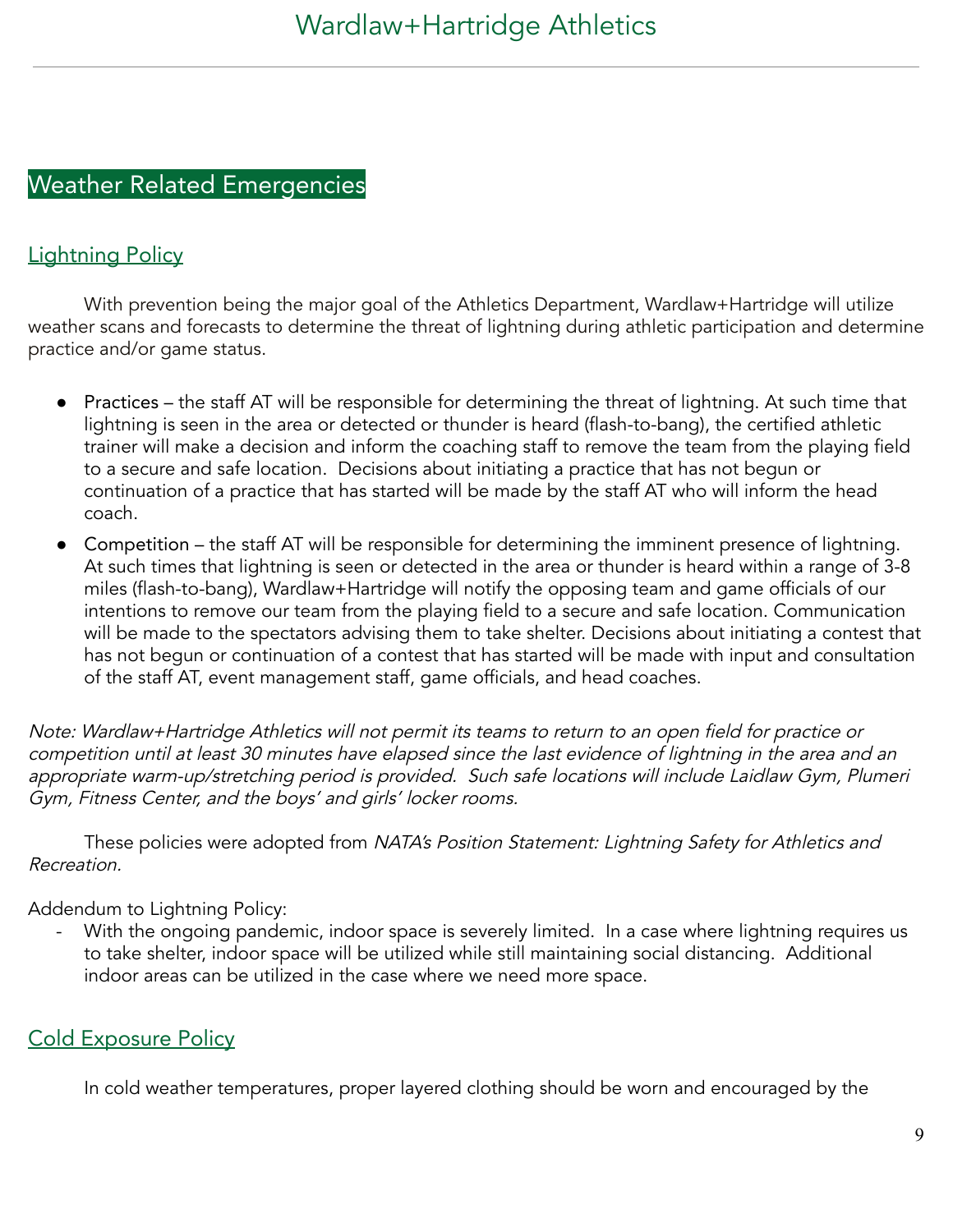Wardlaw+Hartridge Athletics department staff and coaches. These include:

- Several layers around the core of the body, especially for those individuals that are not very active.
- Long pants designed to insulate. On very cold days a nylon shell or wind pant can be worn on top of them for additional wind break.
- Long sleeve shirt/sweatshirt/coat designed to insulate and break the wind.
- **Gloves**
- Ear/face insulation.
- Wicking socks that do not hold moisture inside.

Clothing should be *layered* to allow adjustments as activity level may increase and decrease within a practice, which may elevate or drop body temperature. The first layer of clothing should wick sweat and moisture away from the body. The top layers should act as insulators to trap heat and block wind.

The following temperature quidelines have been established with aid from the National Athletic Trainer's Association Position Statement: Environmental Cold Injuries for the Wardlaw+Hartridge athletic teams during cold weather situations. The following guidelines have been established for Wardlaw+Hartridge Athletics practice and event participation.

- 45°F and below (temperature or wind chill): Outside participation limited to 45 minutes.
- 32°F and below (temperature or wind chill): Outside participation terminated.

In addition to the above guidelines, it is recommended that additional directives are given to student-athletes:

- Cold exposure/activity requires more energy from the body. Additional calorie intake may be required.
- Cold exposure/activity requires similar hydration to that of room temperature; however, the thirst reflex is not activated. Conscious efforts before and after activity to hydrate should be initiated.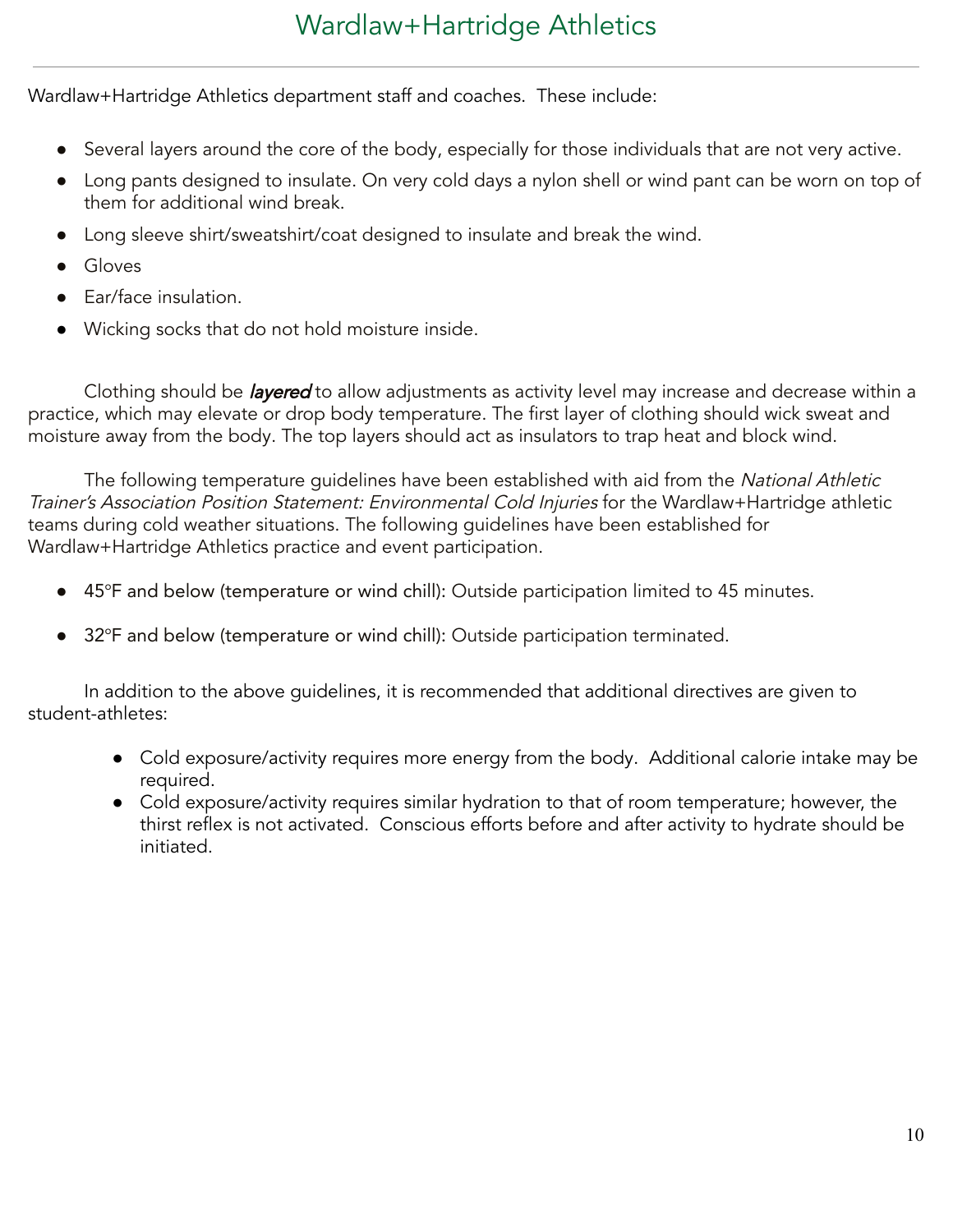## Wardlaw+Hartridge Athletics

a wasa

|            |                                                                                                                                                                    |    | nosa |    | <b>NWS Windchill Chart State</b> |          |                |       |                  |        |       |       |       |        |        |       |        |       |       |
|------------|--------------------------------------------------------------------------------------------------------------------------------------------------------------------|----|------|----|----------------------------------|----------|----------------|-------|------------------|--------|-------|-------|-------|--------|--------|-------|--------|-------|-------|
|            |                                                                                                                                                                    |    |      |    |                                  |          |                |       | Temperature (°F) |        |       |       |       |        |        |       |        |       |       |
|            | Calm                                                                                                                                                               | 40 | 35   | 30 | 25                               | 20       | 15             | 10    | 5                | Ω      |       | -10   | -15   | -20    | -25    | -30   | -35    | -40   | -45   |
|            | 5                                                                                                                                                                  | 36 | 31   | 25 | 19                               | 13       | $\overline{7}$ |       | -5               | -11    | -16   | ووي   | $-28$ | $-34$  | $-40$  | $-46$ | $-52.$ | - 57  | $-63$ |
|            | 10                                                                                                                                                                 | 34 | 27   | 21 | 15                               | 9        | 3              | -4    | -10              | $-16$  | $-22$ | $-28$ | -35   | $-41$  | $-47$  | $-53$ | -59    | -66   | $-72$ |
|            | 15                                                                                                                                                                 | 32 | 25   | 19 | 13                               | 6        | 0              | -7    | -13              | -19    | $-26$ | -32   | -39   | $-45$  | -51    | -58   | -64    | $-71$ | $-77$ |
|            | 20                                                                                                                                                                 | 30 | 24   | 17 | 11                               | 4        | $-2$           | -9    | -15              | $-22$  | $-29$ | $-35$ | $-42$ | $-48$  | -55    | $-61$ | $-68$  | $-74$ | -81   |
|            | 25                                                                                                                                                                 | 29 | 23   | 16 | 9                                | 3        | $-4$           | $-11$ | $-17$            | $-24$  | $-31$ | -37   | -44   | -51    | $-58$  | $-64$ |        | -78   | $-84$ |
| Wind (mph) | 30                                                                                                                                                                 | 28 | 22   | 15 | 8                                | 1        | -5             | $-12$ | 49               | $-26$  | $-33$ | -39   | $-46$ | $-53.$ | $-60$  | $-67$ | $-73$  | -80   | -87   |
|            | 35                                                                                                                                                                 | 28 | 21   | 14 | 7                                | $\Omega$ | -7             | $-14$ | -21              | -27    | -34   | -41   | $-48$ | -55    | $-62$  | -69   | $-76$  | -82   | -89   |
|            | 40                                                                                                                                                                 | 27 | 20   | 13 | 6                                | -1       | -8             | $-15$ | -22              | $-29$  | -36   | $-43$ | $-50$ | $-57$  | -64    | -71   | -78    | -84   | -91   |
|            | 45                                                                                                                                                                 | 26 | 19   | 12 | 5                                | $-2$     | -9             | -16   | -23              | $-30$  | -37   | -44   | -51   | $-58$  | -65    | -72   | -79    | -86   | -93   |
|            | 50                                                                                                                                                                 | 26 | 19   | 12 | 4                                | -3       | $-10$          | $-17$ | $-24$            | $-31$  | $-38$ | $-45$ | $-52$ | $-60$  | $-67$  | $-74$ | -81    | $-88$ | -95   |
|            | 55                                                                                                                                                                 | 25 | 18   | 11 | 4                                | -3       | $-11$          | -18   | $-25$            | $-32$  | $-39$ | $-46$ | $-54$ | $-61$  | -68    | -75   | $-82$  | -89   | $-97$ |
|            | 60                                                                                                                                                                 | 25 | 17   | 10 | 3.                               |          | $-11$          | $-19$ | $-26$            | $-33.$ | $-40$ | $-48$ | $-55$ | $-62$  | $-69.$ | $-76$ | $-84$  | -91   | $-98$ |
|            | <b>Frostbite Times</b><br>30 minutes<br>10 minutes<br>5 minutes                                                                                                    |    |      |    |                                  |          |                |       |                  |        |       |       |       |        |        |       |        |       |       |
|            |                                                                                                                                                                    |    |      |    |                                  |          |                |       |                  |        |       |       |       |        |        |       |        |       |       |
|            | Wind Chill (°F) = 35.74 + 0.6215T - 35.75( $V^{0.16}$ ) + 0.4275T( $V^{0.16}$ )<br>Where, T= Air Temperature (°F) V= Wind Speed (mph)<br><b>Effective 11/01/01</b> |    |      |    |                                  |          |                |       |                  |        |       |       |       |        |        |       |        |       |       |

## <span id="page-10-0"></span>**<u>Signs of Cold Stress</u>**

Student-athletes should be instructed on signs of cold stress (wind chill, frostbite and hypothermia). Fatigue, confusion, slurred speech, red or painful extremities, swollen extremities, blurred vision, red watery eyes, dizziness, headache, numbness, tingling of skin and extremities, shivering, uncontrollable shivering etc. are a few warning signs of cold stress.

#### <span id="page-10-1"></span><u>Heat Exposure Policy</u>

Life threatening situations do occur in athletics and serious consequences can result from heat stroke especially. With prevention being the major goal of the Athletics Department, it is important certain safeguards are met to ensure the safety of our student-athletes.

During times of hot weather, a member of the Sports Medicine Staff will determine air temperature and relative humidity via a wet bulb thermometer. This will be used in conjunction with local heat index information available via local weather websites. Even when a particular sport has athletic trainer coverage, it is in the best interest of the head coach to obtain information pertaining to heat/humidity and follow appropriate procedures for each zone or risk.

Below is a table representing the activity and rest break guidelines under various wet bulb temperature readings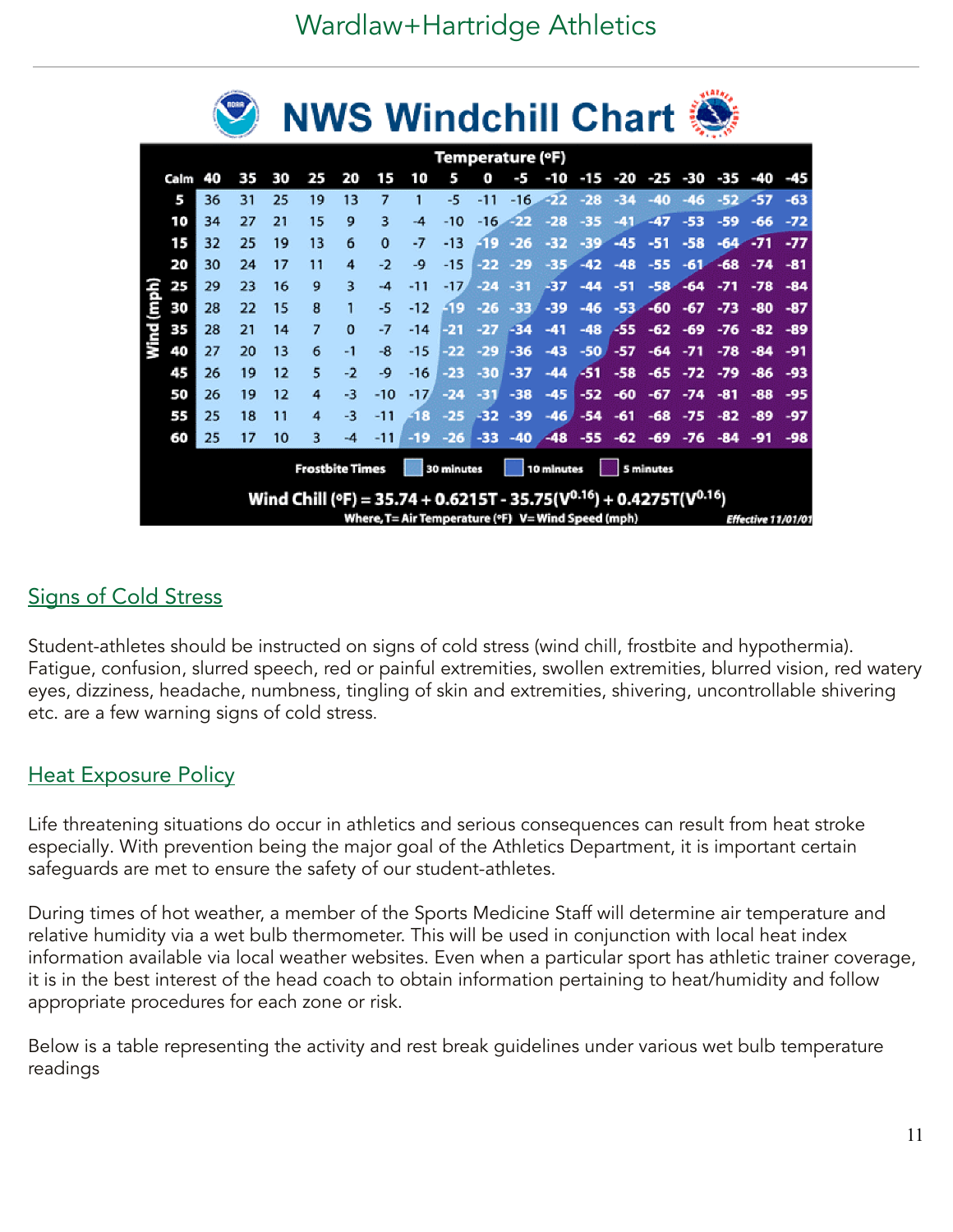| <b>WBGT Reading</b> | Flag         | Risk for heat illness | <b>Activity and Rest Break Guidelines</b>                                                                                                                                                                                                                                                                                                                                                                                                                  |
|---------------------|--------------|-----------------------|------------------------------------------------------------------------------------------------------------------------------------------------------------------------------------------------------------------------------------------------------------------------------------------------------------------------------------------------------------------------------------------------------------------------------------------------------------|
| under 80°F          | Green        | Very low              | Normal Activities-provide at least 3 separate rest<br>breaks each hour of minimum duration of 3 minutes<br>each workout                                                                                                                                                                                                                                                                                                                                    |
| 80°F-85°F           | Yellow       | Low                   | Use discretion for intense or prolonged exercise;<br>watch at-risk players carefully; Provide at least three<br>separate rest breaks each hour with a minimum<br>duration of 4 minutes each.                                                                                                                                                                                                                                                               |
| 85.1 F-88 F         | Orange       | Moderate              | Maximum practice time is 2 hours, For Football,<br>Lacrosse and Field Hockey: All helmets and shoulder<br>pads must be removed for practice and conditioning<br>activities. If the WBGT rises to this level during<br>practice, football players may continue to work out<br>wearing football pants without changing into shorts.<br>For All Sports: provide at least four separate rest<br>breaks each hour with a minimum duration of 4<br>minutes each. |
| 88.1℉-90¶           | Red          | High                  | Maximum length of practice is 1 hour. For Football,<br>Lacrosse and Field Hockey: No protective equipment<br>may be worn during practice and there must be no<br>conditioning activities. For All Sports: there must be<br>no conditioning and there must be 20 minutes of rest<br>breaks distributed throughout the hour of practice.                                                                                                                     |
| Over 90°F           | <b>Black</b> | Very High             | NO OUTDOOR WORKOUTS. Delay practice until a<br>cooler WBGT level is reached.                                                                                                                                                                                                                                                                                                                                                                               |

## <span id="page-11-0"></span>Signs of Heat Illness

The table below lists various signs and symptoms of heat exhaustion and heat stroke. While these are the more common signs and symptoms, please note that others may appear and it is important to be familiar with all of these.

| Vital Sign  | <b>Heat Exhaustion</b>   | <b>Heat Stroke</b>    |
|-------------|--------------------------|-----------------------|
| <b>FACE</b> | Pale                     | Red, Flushed          |
| <b>SKIN</b> | Moist, Clammy            | Hot, Dry              |
| SWEATING    | Profuse                  | None                  |
| TEMPERATURE | Normal (98.6 or slightly | Very High (105 – 110) |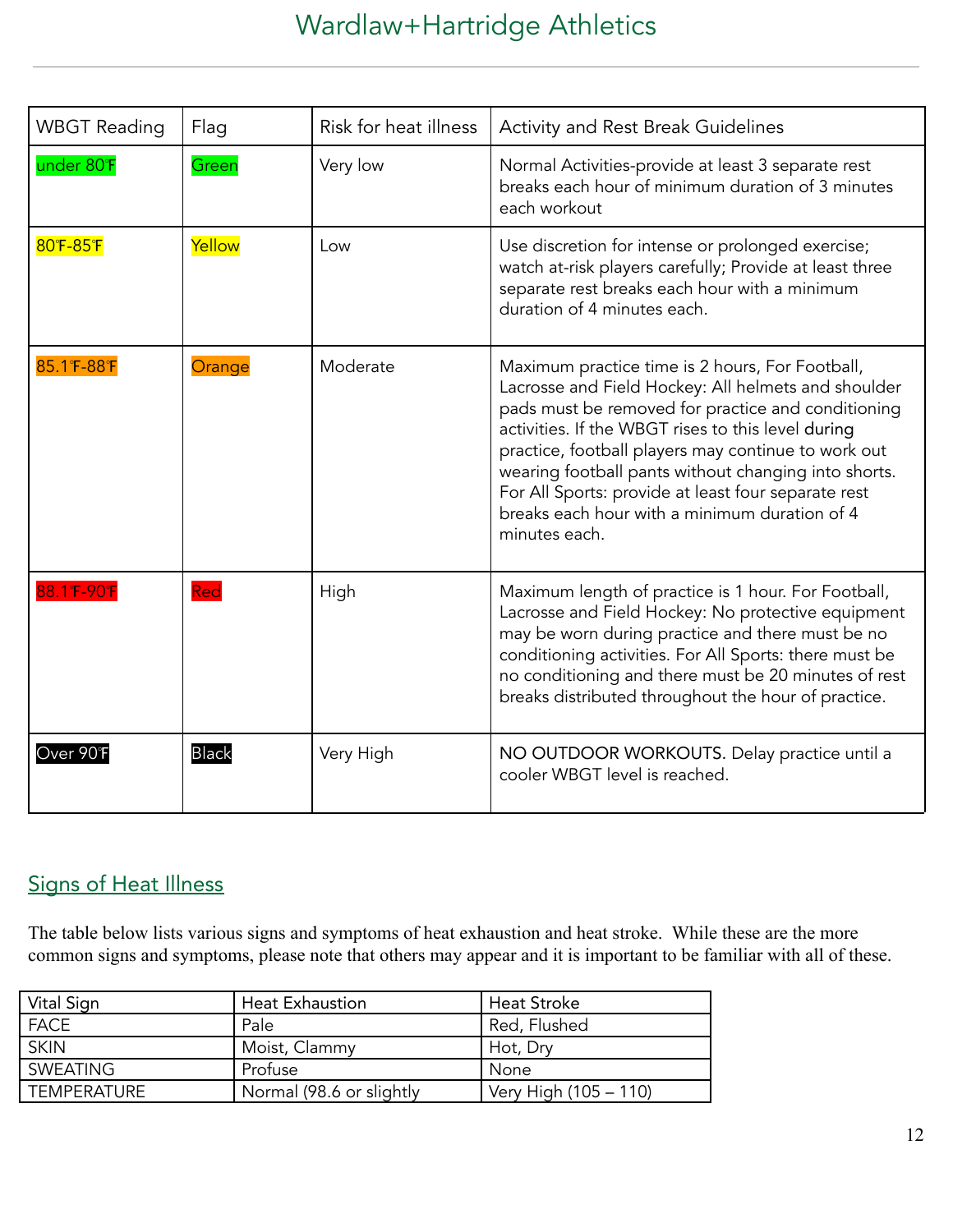## Wardlaw+Hartridge Athletics

|                      | higher)                       |                                             |
|----------------------|-------------------------------|---------------------------------------------|
| <b>PULSE</b>         | Weak and Rapid                | Strong and Rapid                            |
| <b>CONSCIOUSNESS</b> | Usually conscious             | Possibly unconscious,<br>headache is common |
|                      |                               | symptom                                     |
| <b>BREATHING</b>     | Rapid, Shallow                | Possible convulsions/rapid,                 |
|                      |                               | shallow                                     |
| TREATMENT /          | Move to a cool area           | Lower body core                             |
| <b>FIRST AID</b>     | Recline with feet elevated    | temperature immediately!                    |
|                      | Ice or cold compresses        | Recline with head elevated                  |
|                      | Electrolyte solution          | No stimulants                               |
|                      | Hospital or Doctor evaluation | Undress/cold towels or                      |
|                      |                               | ice/medical emergency                       |
|                      |                               | transport                                   |

#### <span id="page-12-0"></span>**Heat Illness Management**

Participating in sports during hot weather increases the risk for developing heat illness. Heat illnesses vary in severity from mild (cramping) to severe (heat stroke, death). The following guidelines should be utilized to prevent heat illnesses:

- 1. Continue to hydrate yourself with water and/or electrolyte beverages:
	- Drink 24 oz. (1 water bottle) of cold fluids for every lb lost
	- DO NOT DRINK caffeinated beverages (coffee, tea, Coke, Pepsi, etc.), "energy drinks" (Red Bull, Monster, Amp, etc), and alcoholic beverages  $\rightarrow$  they cause you to produce more urine, increasing the loss of fluids.
	- DO NOT DRINK carbonated beverages and sugary drinks (fruit juices, punch, etc.)
	- Drink enough to satisfy thirst during activity and drink after activity.
- 2. Eat a nutritious diet:
	- A good balance between macronutrients: carbohydrates, fats, and proteins
	- Fruits and vegetables
	- Stay away from fast foods
	- Lightly salt foods to taste and/or eat foods high in sodium (ham & cheese, pizza, tomato sauce, soup, tomato juice, pickles, pretzels, etc.)
- 3. Avoid taking any supplements, stimulants, and/or other medications unless prescribed by a physician.
- 4. Monitor urine color and output (urine color should be pale yellow to clear if properly hydrated).
- 5. Immediately contact first available staff AT if any of the following occur:
	- Cramping / muscle spasms / convulsions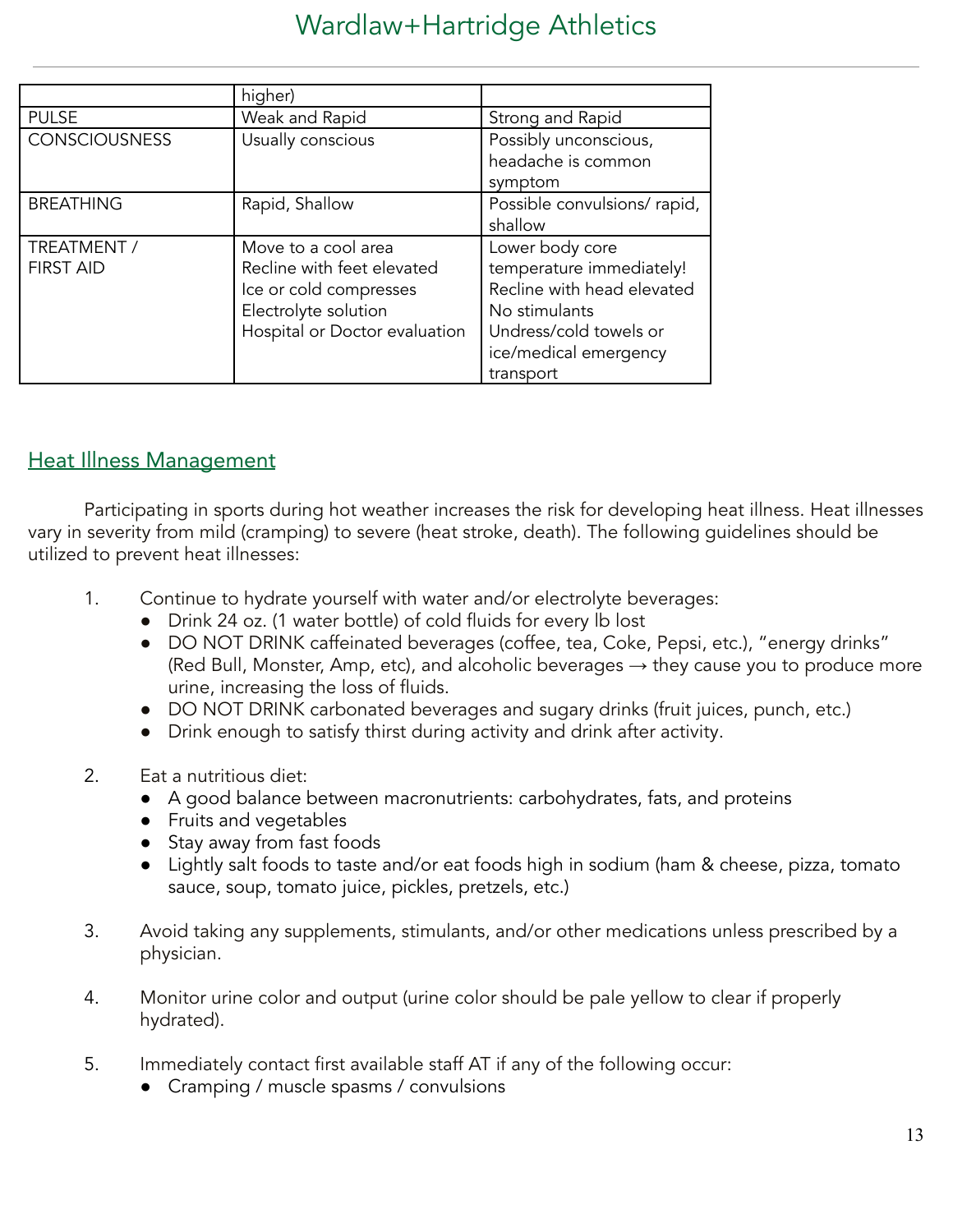- Nausea and/or vomiting
- Elevated body temperature (>102°F)
- Severe headache, dizziness, confusion, and/or lethargy
- Staggering body control, decreasing level of consciousness, intense thirst
- 6. Have the athlete report to the Athletic Training Room before the next practice or competition for follow up evaluation.

These guidelines were made in conjunction with the National Athletic Trainers' Association Position Statement: Exertional Heat Illnesses.

#### <span id="page-13-0"></span>**Heat Stroke Management and Response**

Heat stroke, just like any other heat illness, requires immediate attention. If the athletic trainer/medical staff is onsite, utilize the principle of *Cool First, Transport Second*. When cooling, use cold water immersion or other approved cooling technique, until EMS arrives. If the athletic trainer/medical staff is not onsite, cool immediately until the athlete starts to shiver, or for a minimum of 20 minutes based upon the known cooling rate of 1 degree per 3 minutes. If the athletic trainer/medical staff is not present, EMS assumes control of the exertional heat stroke patient upon arrival and continues cooling for the minimum of 20 minutes or until rectal temperature is obtained.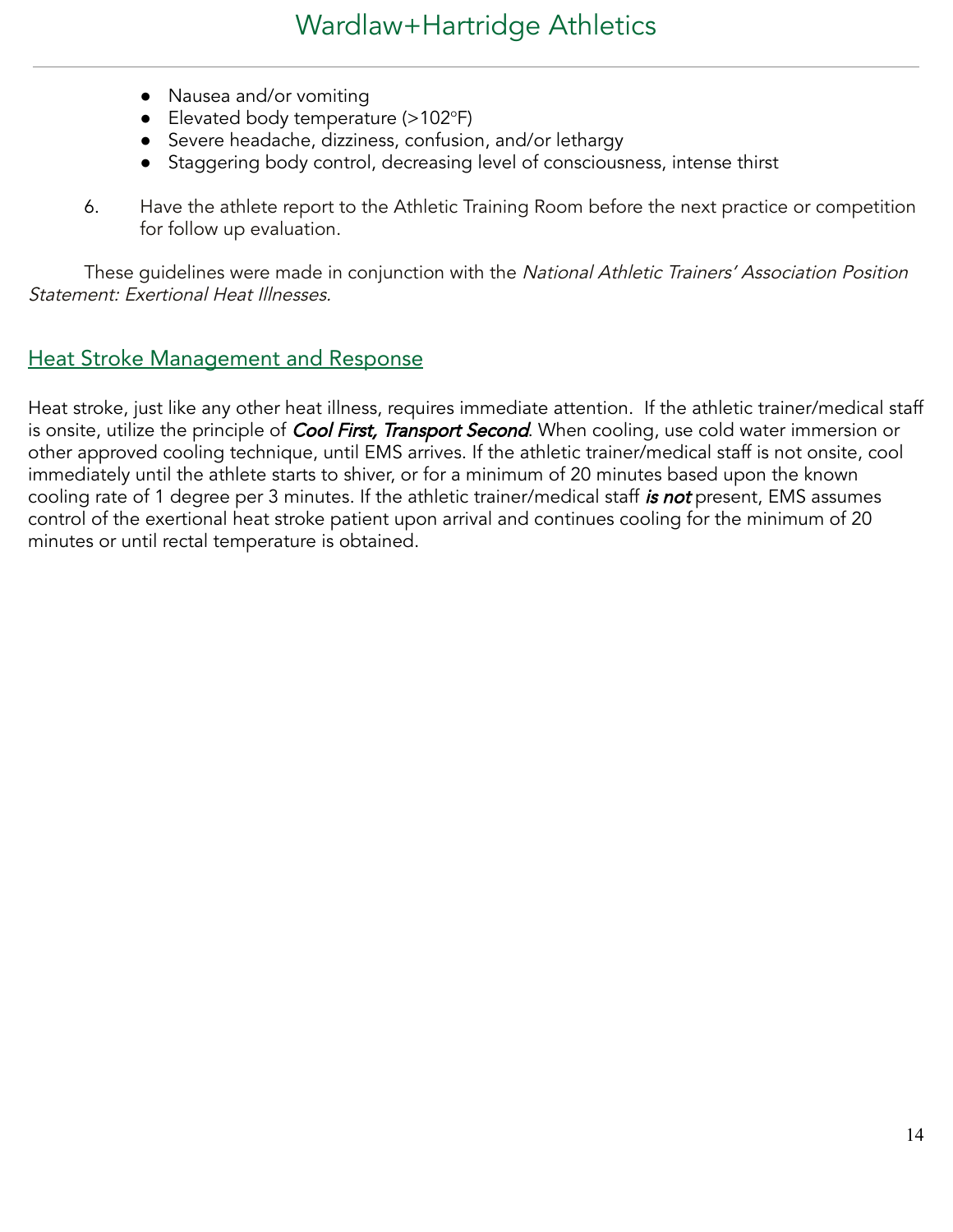## <span id="page-14-0"></span>Cold Water Immersion Guidelines

| <b>WBGT Reading</b> | Flag         | <b>Cold Water Immersion Tub Guidelines</b>                                                                                                                                                                                                                                                                                                                                                                                                                                                                               |
|---------------------|--------------|--------------------------------------------------------------------------------------------------------------------------------------------------------------------------------------------------------------------------------------------------------------------------------------------------------------------------------------------------------------------------------------------------------------------------------------------------------------------------------------------------------------------------|
| Under 80.0F         | Green        | Mandatory alternative cooling measures of a cooler with ice and<br>towels or a tarp (taco/burrito method) must be available at the<br>practice, game and event site.                                                                                                                                                                                                                                                                                                                                                     |
| $80.0 F - 85.0 F$   | Yellow       | A 150 gallon cold water immersion tub or a tarp (taco/burrito<br>method) must be filled with water temperature of less than 60F and<br>accessible for cooling within 5-10 minutes of the practice/contest<br>site. Remove external clothing/equipment prior to cooling or<br>immediately after entering the tub. Aggressively stir water during<br>the cooling process.                                                                                                                                                  |
| $85.1 F - 88.0 F$   | Orange       | A 150 gallon cold water immersion tub or a tarp (taco/burrito<br>method) must be filled with water temperature of less than 60F and<br>accessible for cooling within 5-10 minutes of the practice/contest<br>site. Remove external clothing/equipment prior to cooling or<br>immediately after entering the tub. Aggressively stir water during<br>the cooling process.                                                                                                                                                  |
| $88.1 F - 90F$      | Red          | A 150 gallon cold water immersion tub or a tarp (taco/burrito<br>method) must be filled with water temperature of less than 60F and<br>accessible for cooling within 5-10 minutes of the practice/contest<br>site. Remove external clothing/equipment prior to cooling or<br>immediately after entering the tub. Aggressively stir water during<br>the cooling process.                                                                                                                                                  |
| Over 90F            | <b>Black</b> | NO OUTDOOR WORKOUTS. Delay practice until a cooler WBGT<br>level is reached. If the WBGT rises to this level during practice, it is<br>required a 150 gallon cold water immersion tub (or a tarp<br>(taco/burrito method) must be filled with water temperature of less<br>than 60F and accessible for cooling within 5-10 minutes of the<br>practice/contest site. Remove external clothing/equipment prior to<br>cooling or immediately after entering the tub. Aggressively stir<br>water during the cooling process. |